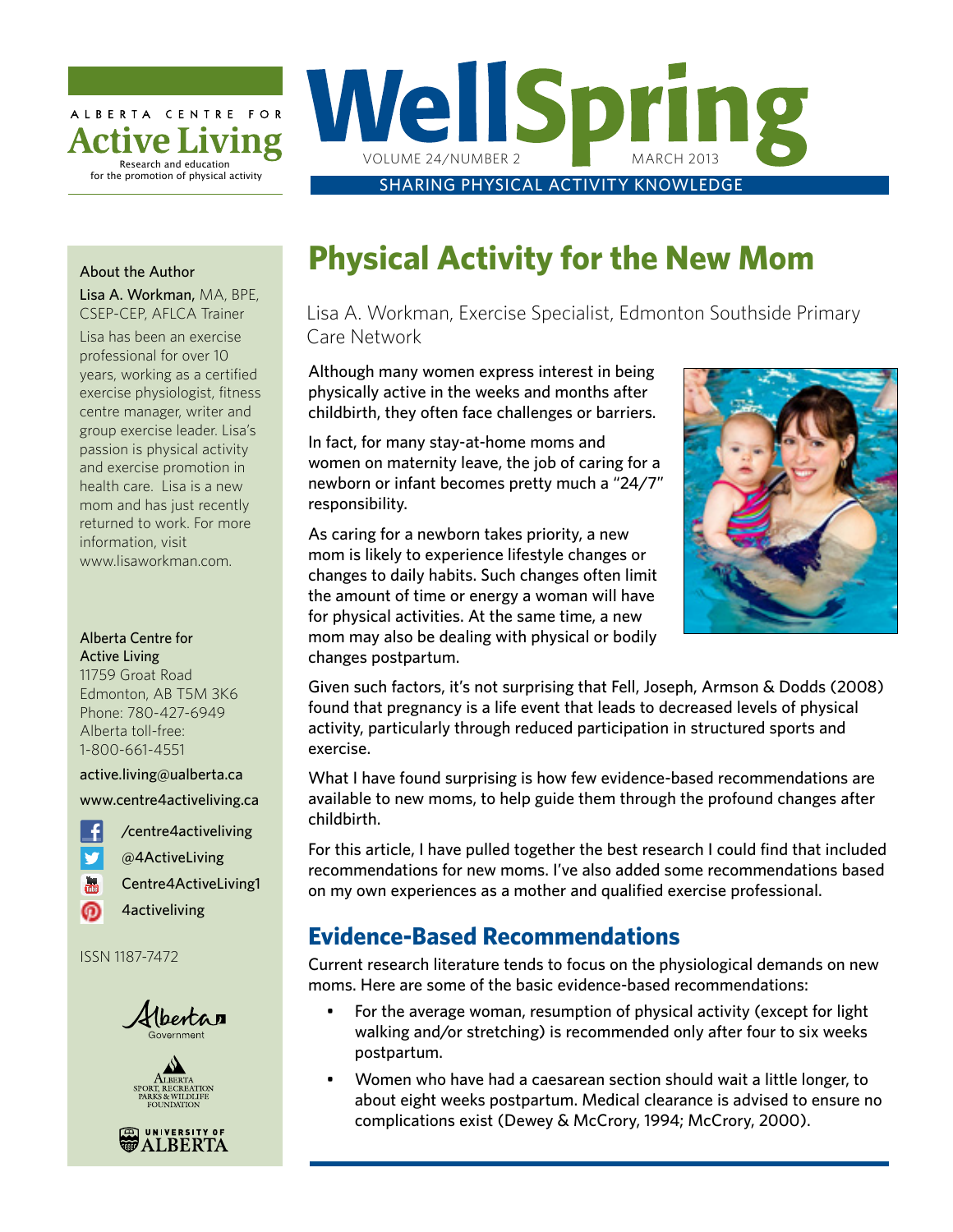#### **2** WellSpring JANUARY 2013

*Some of the benefits from physical activity after childbirth include:*

- *• promotion of weight loss*
- *• improved aerobic fitness and strength*
- *• improved bone health*
- *• improved mood and self-esteem*

New moms should ease progressively into physical activity, with activities individualized to best fit a very changed lifestyle (Artal & O'Toole, 2003).

In the clinical practice guidelines published by the Society of Obstetricians and Gynaecologists of Canada and the Canadian Society of Exercise Physiology (Davies et al., 2003), there are two relevant recommendations for new mothers:

- 1. Initiation of pelvic floor exercises specifically in the immediate postpartum period may reduce the risk of future urinary incontinence.
- 2. Women should be advised that moderate exercise during lactation does not affect the quantity or composition of breast milk or impact infant growth.

The guidelines published by the American College of Obstetricians and Gynecologists (Artal & O'Toole, 2003) offer two additional insights:



- 1. Nursing women should consider feeding their infants before exercising to avoid the discomfort of engorged breasts.
- 2. A return to physical activity after pregnancy has been associated with decreased postpartum depression, but only if the exercise is stressrelieving and not stress-provoking.

With the above-noted general guidelines in mind, Larson-Meyer (2002) found a range of benefits from physical activity after childbirth:

- Prevents obesity through promotion of weight loss.
- Promotes aerobic fitness and strength, leading to an improved ability to perform activities of mothering.
- Optimizes bone health by increasing bone mineral density (BMD) and prevents lactation-associated bone loss.
- Improves mood and self-esteem.

## **Actions for New Moms: How to Include Physical Activity**

Here are some of my personal recommendations and strategies for new moms to consider.

#### **1. Time**

Caring for a newborn requires a mother's full attention, especially if the mother is nursing. My recommendation is to follow the old adage of "sleep when the baby sleeps" and resist the urge to "get things done" in that short period of calm.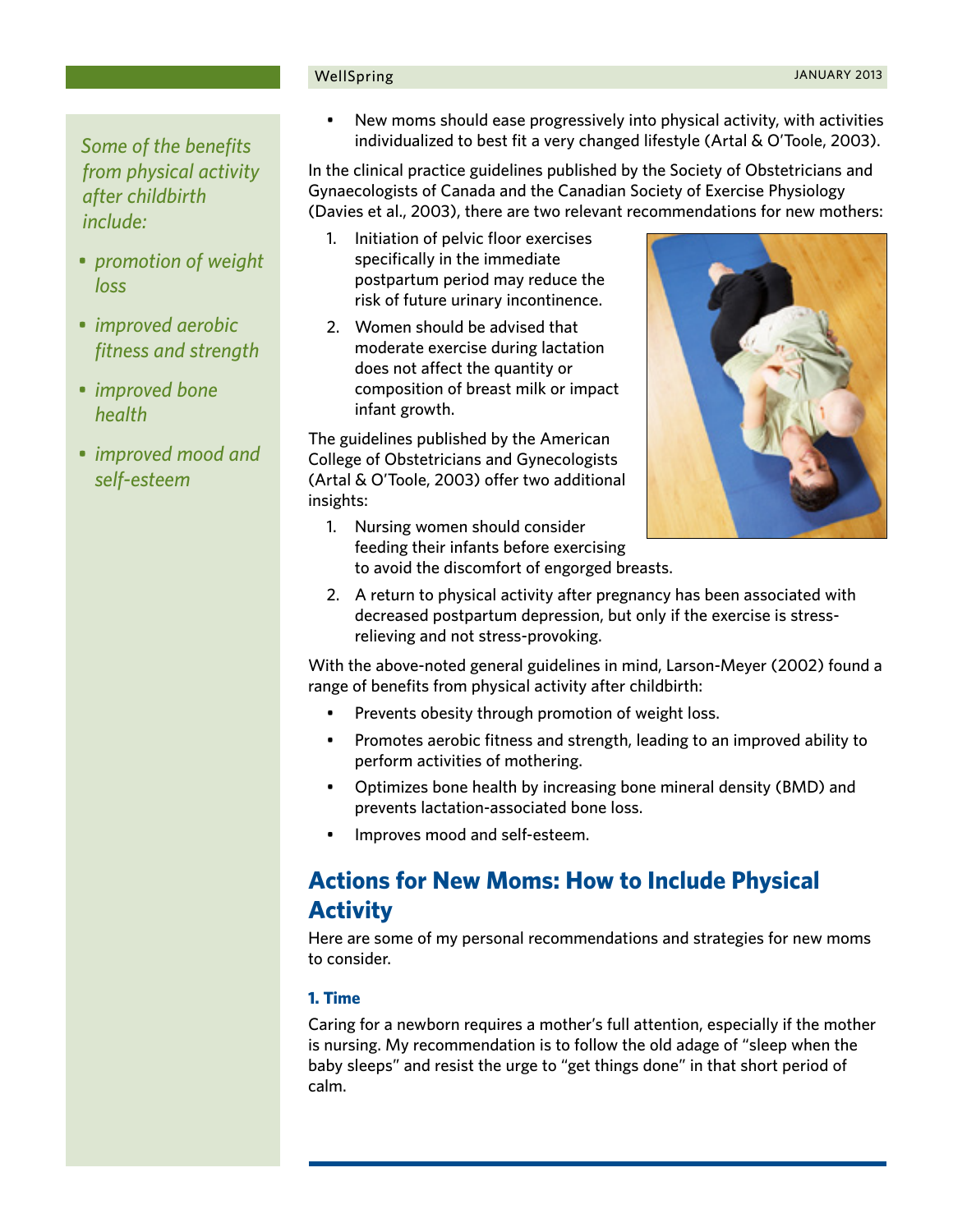With this approach, you'll need help; don't be shy about involving others. If you are lucky enough to have supportive relationships (e.g., partner, family or friends), someone else can mind your little one for a short period while you are physically active.

Alternatively, be creative by incorporating your baby into your physical activity routines. For instance, keep your newborn safely near you on a blanket, or in a car seat or stroller, while you workout at home or perhaps at a local exercise class for new mothers.

#### **2. Fatigue**

Adjusting to the ever-changing schedule of a baby can make getting enough sleep difficult (Gay, Lee & Lee, 2004). Night feedings, loads of laundry and life's other responsibilities can require a lot of energy.

Fatigue is a common state for new moms, which can impact motivation to be physically active. My recommendation is to keep in mind that being physically active gives you a good energy boost and is one of the best ways to combat fatigue.

#### **3. Recovery from surgery or traumatic birth**

Depending on the childbirth experience, a new mom may have some pain or physical limitations; this may continue for many months after delivery. Before starting a physical activity routine, talk to your physical therapist. Find out which physical activities are safe for you and that help to achieve proper function and rehabilitation.

#### **4. Body Changes**

Satisfaction with one's body can be low after being pregnant (Gjerdingen et al., 2009). The body has changed significantly and many new moms are looking to "get their bodies back." This may be an unrealistic expectation, as the body has undergone some fundamental changes.

A better goal is to steadily improve your physical fitness. Being physically active is a great way to be good to yourself!

Note: Women who have experienced diastasis recti (separation of the abdominal wall) should consult with a medical professional before choosing physical activities.

### **Moving Ahead With Baby**

Enjoy all the milestones your baby achieves and continue to include lots of physical activity in your lifestyle. Keep on moving and your whole family will benefit!



## **More Physical Activity Tips**

- • Build a network of other moms who share similar physical activity goals.
- Join a group exercise class for new moms and their babies.
- Shorts bouts of activity are good! Every little bit helps, even in segments as little as 10 minutes.
- • Keep your baby and fitness accessories readily at hand, so you can step out to join in a physical activity at a moment's notice.
- Stroller time is physical activity! Whenever possible, take your baby with you for a walk, as you complete errands or visit others.